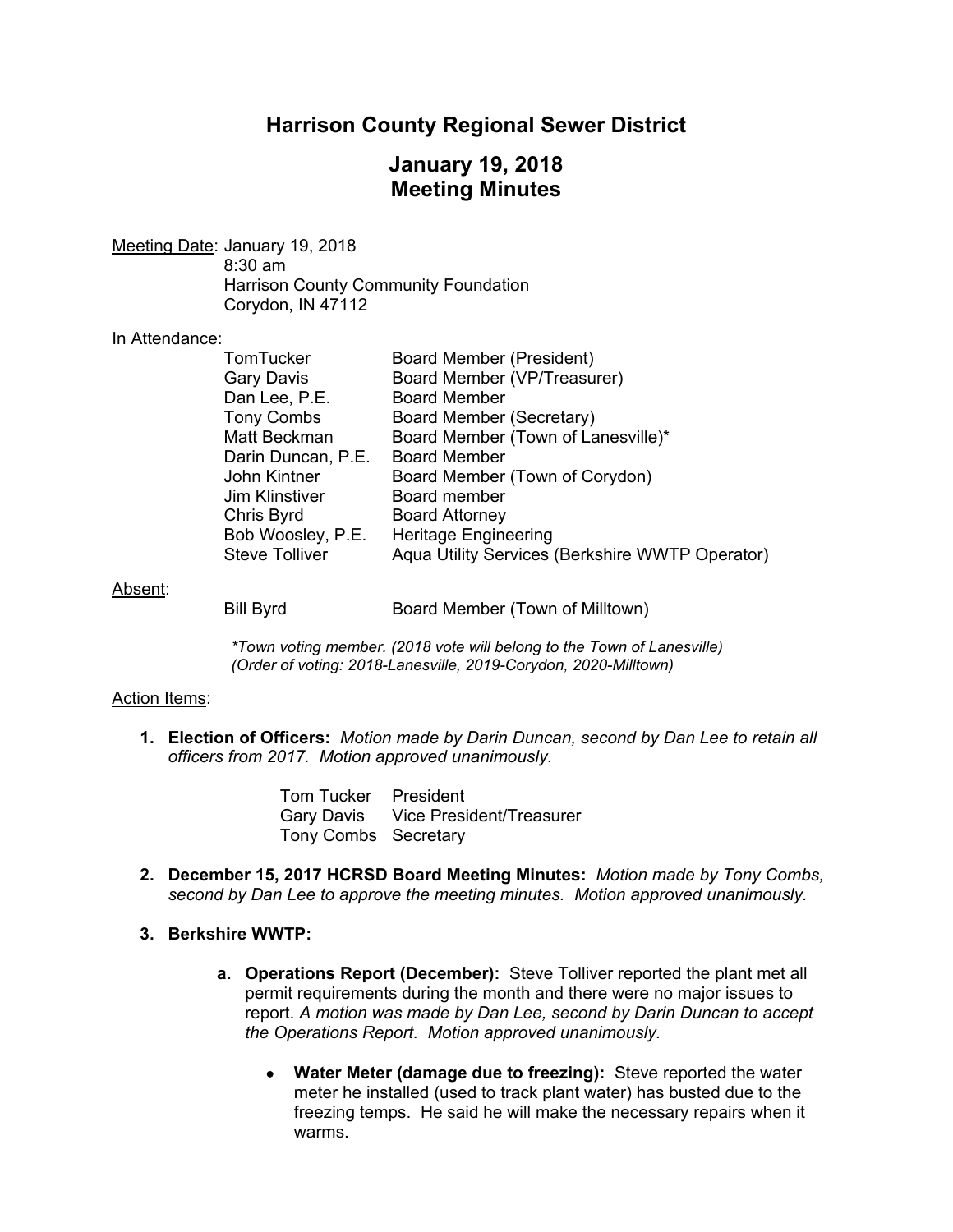- **Flow Meter Calibration (Annual):**Steve reported he will be performing the required annual flow meter calibration in the coming weeks.
- **b. Sludge Processing (Town of Lanesville):** Steve advised the Board he has not followed up with Lanesville. He has been dealing with weather related issues and unable to find the time to follow up. He said he intends to get this resolved in the coming weeks.
- **4. 2018 Project Initiatives:**
	- **a. Lanesville Interchange Frontage Road Sewer Extension:** Bob reported he has prepared a preliminary alignment. This project will be placed on hold until the County moves forward with the design of the frontage road. Once a roadway alignment has been finalized the design of the sanitary sewer extension can be completed. Bob will maintain contact with Darrel Voelker (Economic Development Corporation) to stay apprised of the status of the roadway.
	- **b. Berkshire WWTP Effluent Line Upgrade and Replacement:** This project will proceed immediately. Bob will make contact with the land owners to determine if they have future development plans that would impact the route of the effluent line. If they have no plans we will proceed with replacement of the line within the same easement and follow the existing route.
- **5. Private Developments Review:** Bob provided an update to the Board regarding the current list of private development projects being considered:

| Kepley Fields (Thieneman)                         | New Salisbury | Plans not yet submitted. |
|---------------------------------------------------|---------------|--------------------------|
| Apple Orchard (Blue River Services) New Salisbury |               | Plans not yet submitted. |
| Poplar Trace Sub. (Zurschmiede)                   | Corvdon       | Plans approved.          |

Bob will follow up with the Town of Corydon to discuss construction inspection for the Poplar Trace Subdivision sewer construction.

### **6. Treasurers Report:**

- **a.** *Motion made by Matt Beckman, second by Jim Klinstiver to approve the December Treasurer's Report. Motion approved unanimously.*
- **b.** *Motion made by Gary Davis, second by Matt Beckman to pay the following claims. Motion approved unanimously.*

### *District Checking Account:*

| i. Harrison REMC-WWTP electric service                    | \$1,570.61  |
|-----------------------------------------------------------|-------------|
| ii. Duke Energy - lift station electric service           | \$26.35     |
| iii. Aqua Utility Services* - WWTP Op. & LS Maint.        | \$3,309.35  |
| iv. Town of Corydon - Dec Sewer bills                     | \$11,972.15 |
| v. OmniSite - annual autodialer service for lift stations | \$1,104.00  |
| vi. IDEM - annual WWTP permit renewal                     | \$700.00    |
| vii. Heritage Eng. - retainer/website hosting             | \$880.00    |
|                                                           |             |